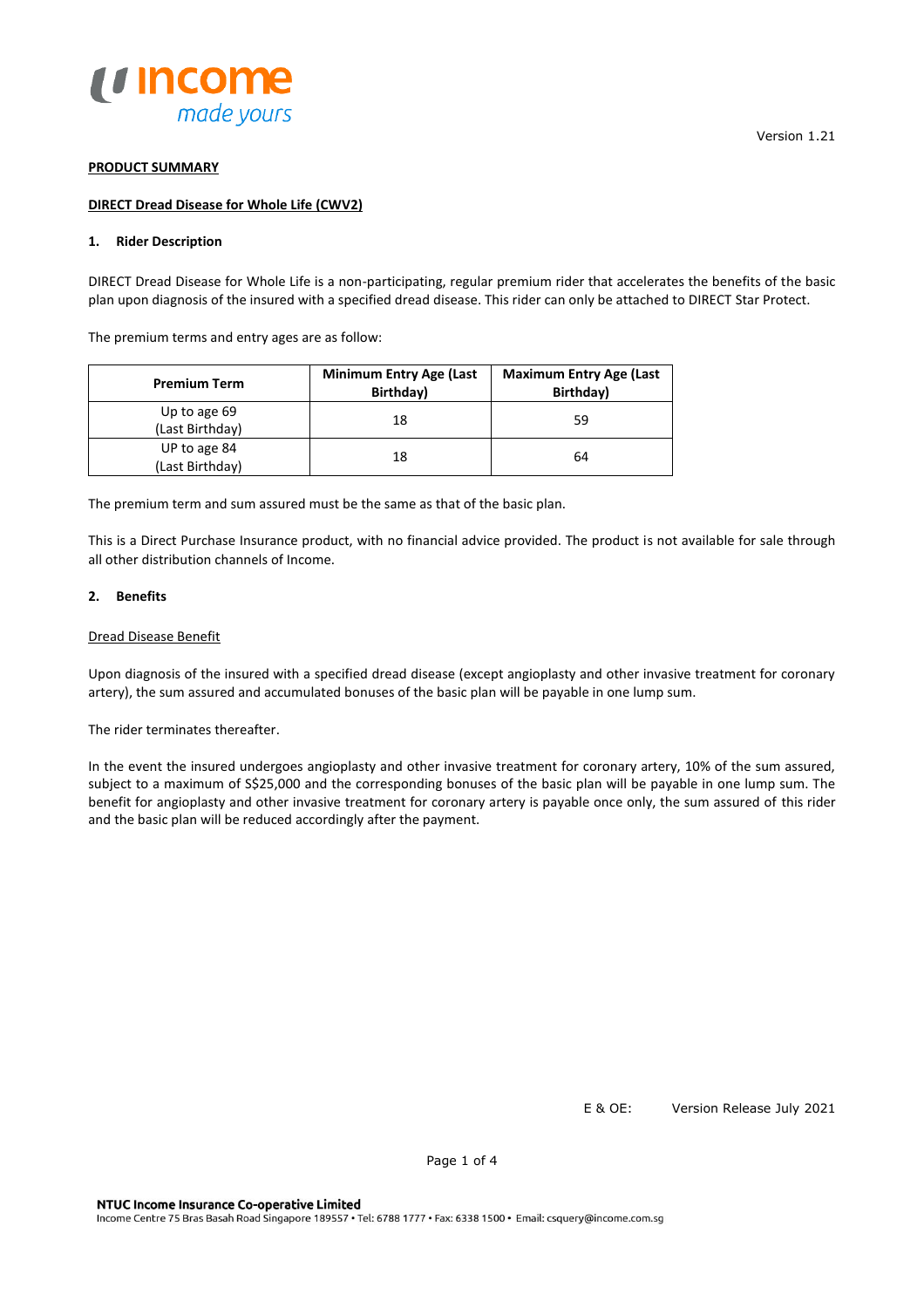

Version 1.21

# The 30 specified dread diseases\* covered under the rider are:

| No.                                 |                                            | No. |                                                 |
|-------------------------------------|--------------------------------------------|-----|-------------------------------------------------|
| 1                                   | Major Cancer                               | 16  | <b>Muscular Dystrophy</b>                       |
| $\overline{2}$                      | <b>Heart Attack of Specified Severity</b>  | 17  | Idiopathic Parkinson's Disease                  |
| 3                                   | Stroke with Permanent Neurological Deficit | 18  | Open Chest Surgery to Aorta                     |
| 4                                   | Coronary Artery By-Pass Surgery            | 19  | Alzheimer's Disease / Severe Dementia           |
| 5                                   | End Stage Kidney Failure                   | 20  | <b>Fulminant Hepatitis</b>                      |
| 6                                   | Irreversible Aplastic Anaemia              | 21  | <b>Motor Neurone Disease</b>                    |
|                                     | End Stage Lung Disease                     | 22  | Primary Pulmonary Hypertension                  |
| 8<br><b>End Stage Liver Failure</b> |                                            | 23  | HIV Due to Blood Transfusion and Occupationally |
|                                     |                                            |     | <b>Acquired HIV</b>                             |
| 9                                   | Coma                                       | 24  | Benign Brain Tumour                             |
| 10                                  | Deafness (Irreversible Loss of Hearing)    | 25  | Severe Encephalitis                             |
| 11                                  | Open Chest Heart Valve Surgery             | 26  | Severe Bacterial Meningitis                     |
| Irreversible Loss of Speech<br>12   |                                            | 27  | Angioplasty & Other Invasive Treatment for      |
|                                     |                                            |     | <b>Coronary Artery</b>                          |
| 13                                  | Major Burns                                | 28  | Blindness (Irreversible Loss of Sight)          |
| 14                                  | Major Organ / Bone Marrow Transplantation  | 29  | Major Head Trauma                               |
| 15                                  | <b>Multiple Sclerosis</b>                  | 30  | Paralysis (Irreversible Loss of Use of Limbs)   |

Please refer to the policy contract for the full definitions of each dread disease and the circumstances in which the policyholder can claim.

**\*The Life Insurance Association Singapore (LIA) has standard Definitions for 37 severe-stage Dread Diseases (Version 2019). These Dread Diseases fall under Version 2019. You may refer to [www.lia.org.sg](http://www.lia.org.sg/) for the standard Definitions (Version 2019).** 

# **3. Premiums**

Premiums are payable throughout the premium term. You can choose to pay monthly, quarterly, half-yearly or yearly.

Please note that the premium rates are non-guaranteed. These rates may be revised based on future experience. Income will give six months' notice in the event premium rates need to be revised.

### **4. Exclusions**

Benefits of this plan are not payable under certain conditions, commonly known as exclusions. The categories of exclusions that are common to all life insurers relate to:

- (a) A waiting period
- (b) Pre-existing medical conditions (for Dread Disease Benefit, if applicable)

In addition to the above common categories of exclusions, Income may impose other exclusions.

All the exclusions for DIRECT Dread Disease for Whole Life are listed as follows:

E & OE: Version Release July 2021

Page 2 of 4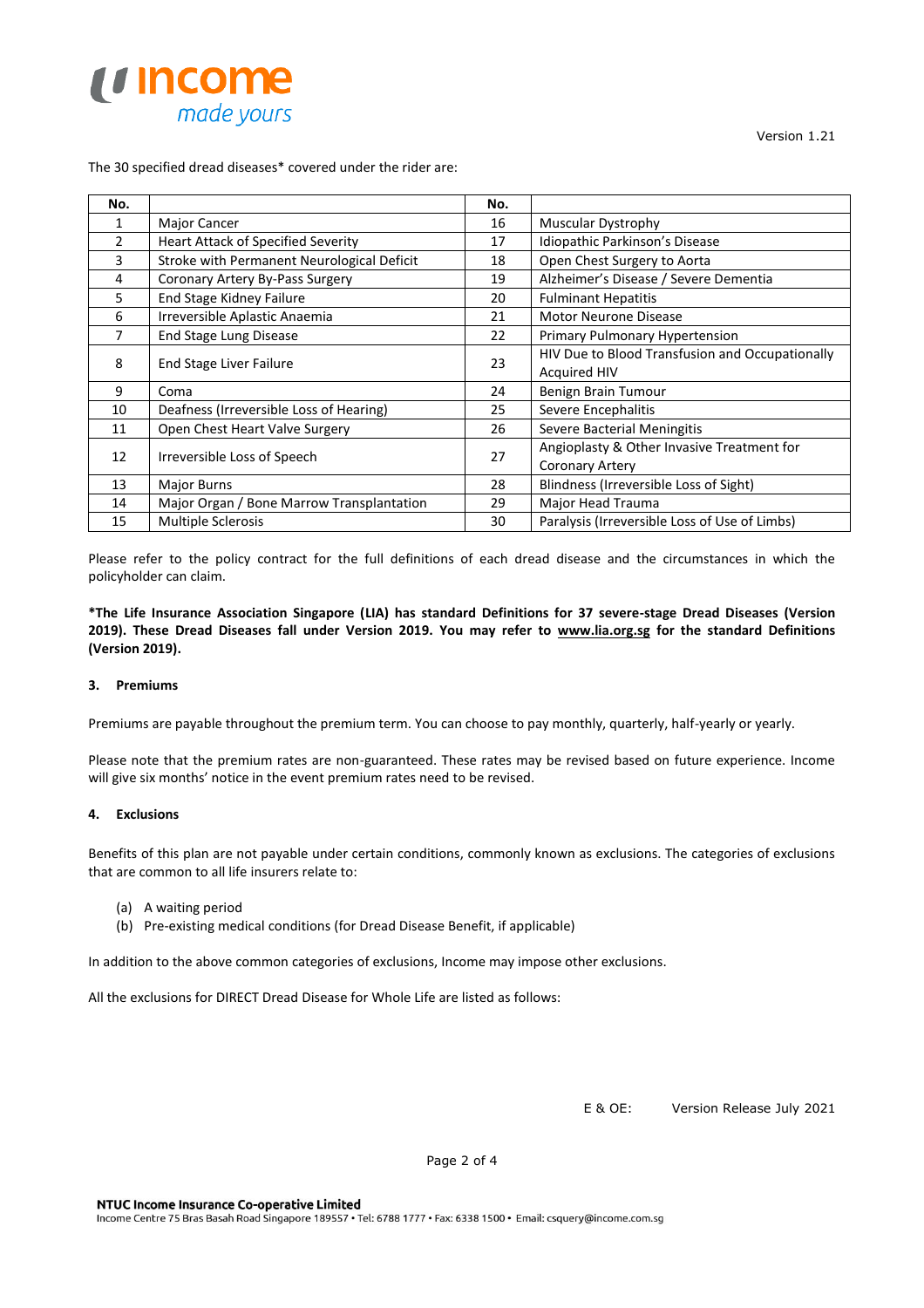

### Dread Disease Benefit

Dread Disease Benefit payment will not be made for:

- (a) deliberate acts such as self-inflicted injuries, illnesses or attempted suicide;
- (b) deliberate misuse of drugs or alcohol;
- (c) acquired immunodeficiency syndrome (AIDS), AIDS-related complex or infection by human immunodeficiency virus (HIV), except as stated under HIV due to blood transfusion and occupationally acquired HIV; or
- (d) major cancer, heart attack of specified severity, coronary artery by-pass surgery, or angioplasty and other invasive treatment for coronary artery, where the insured was diagnosed with the disease within 90 days from the cover start date. For coronary artery by-pass surgery and angioplasty and other invasive treatment for coronary artery, the date of diagnosis shall refer to the date of diagnosis of the medical condition that leads to the surgical procedure, and not to the date of surgical procedure.

Cover start date refers to:

- (a) the date of issue of the rider;
- (b) the date of issue of an endorsement to include or increase a benefit; or
- (c) the date we reinstate the rider;

whichever is the latest.

### **Other Conditions**

After you have been continuously covered for one year from the cover start date, we will pay your claim unless:

- (a) it is a case of fraud;
- (b) you fail to pay a premium;
- (c) the insured has a material pre-existing condition which you did not tell us about when you applied for this policy; or
- (d) the claim is excluded or not covered under the terms of the rider.

The definitions of the exclusions are stated in the policy contract. Please refer to the policy contract.

# **5. Grace Period**

There is a 30 days grace period to pay the premiums due on your rider. If any benefits are due to be paid during this period, the unpaid premiums will be deducted from the benefits.

#### **6. Lapse**

If premiums are still not paid after the grace period, your rider will lapse unless the automatic premium loan facility under your basic policy has been activated.

E & OE: Version Release July 2021

Page 3 of 4